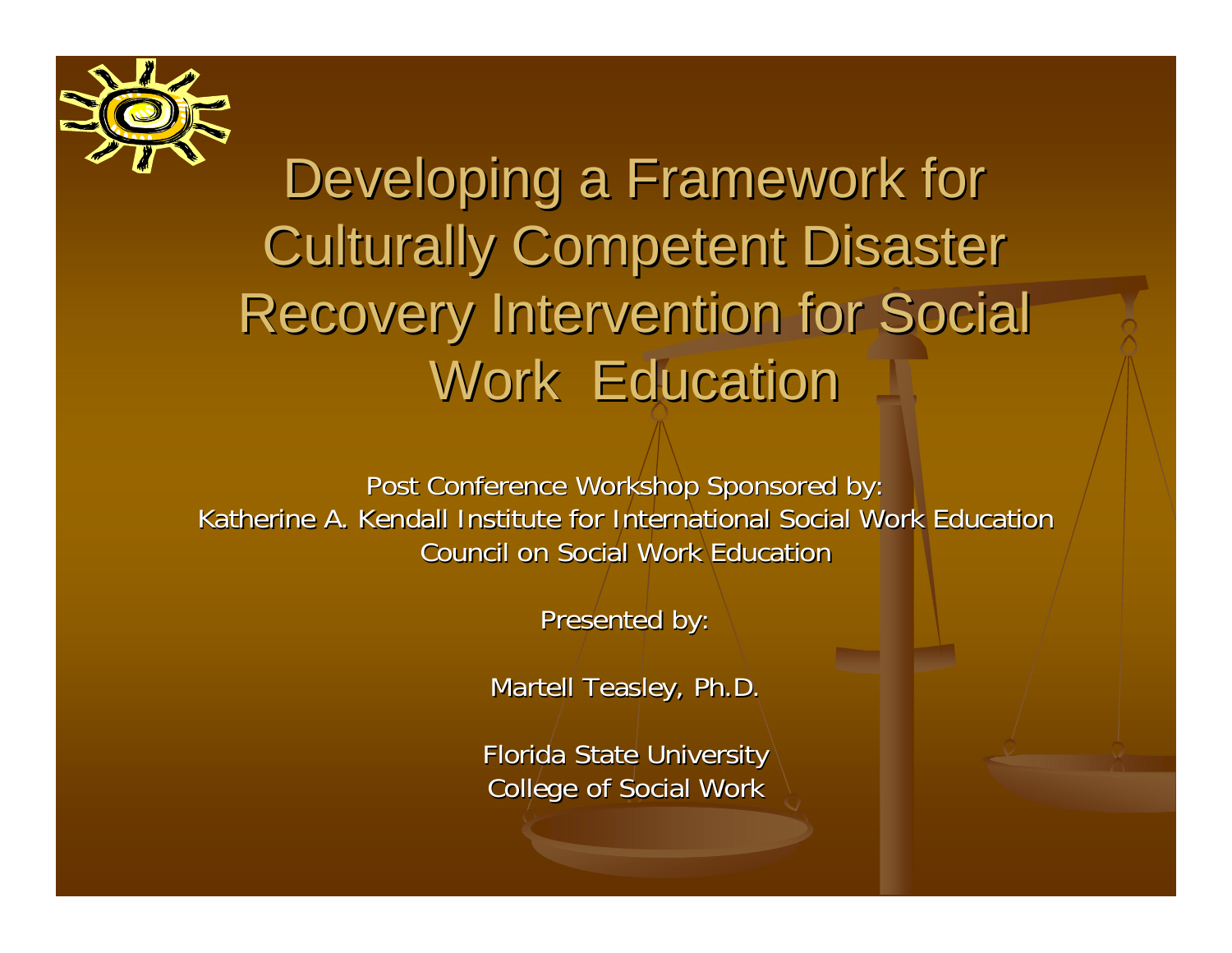### Understanding Cultural Competence

a l Cultural Competence pertains to the development of a set of personal and interpersonal skills that allow individuals to increase their understanding and appreciation of cultural differences and similarities within, among, and between groups.

a l **This requires a willingness and ability to draw on** knowledgeable persons from community in developing focused interventions, communication, and other supports.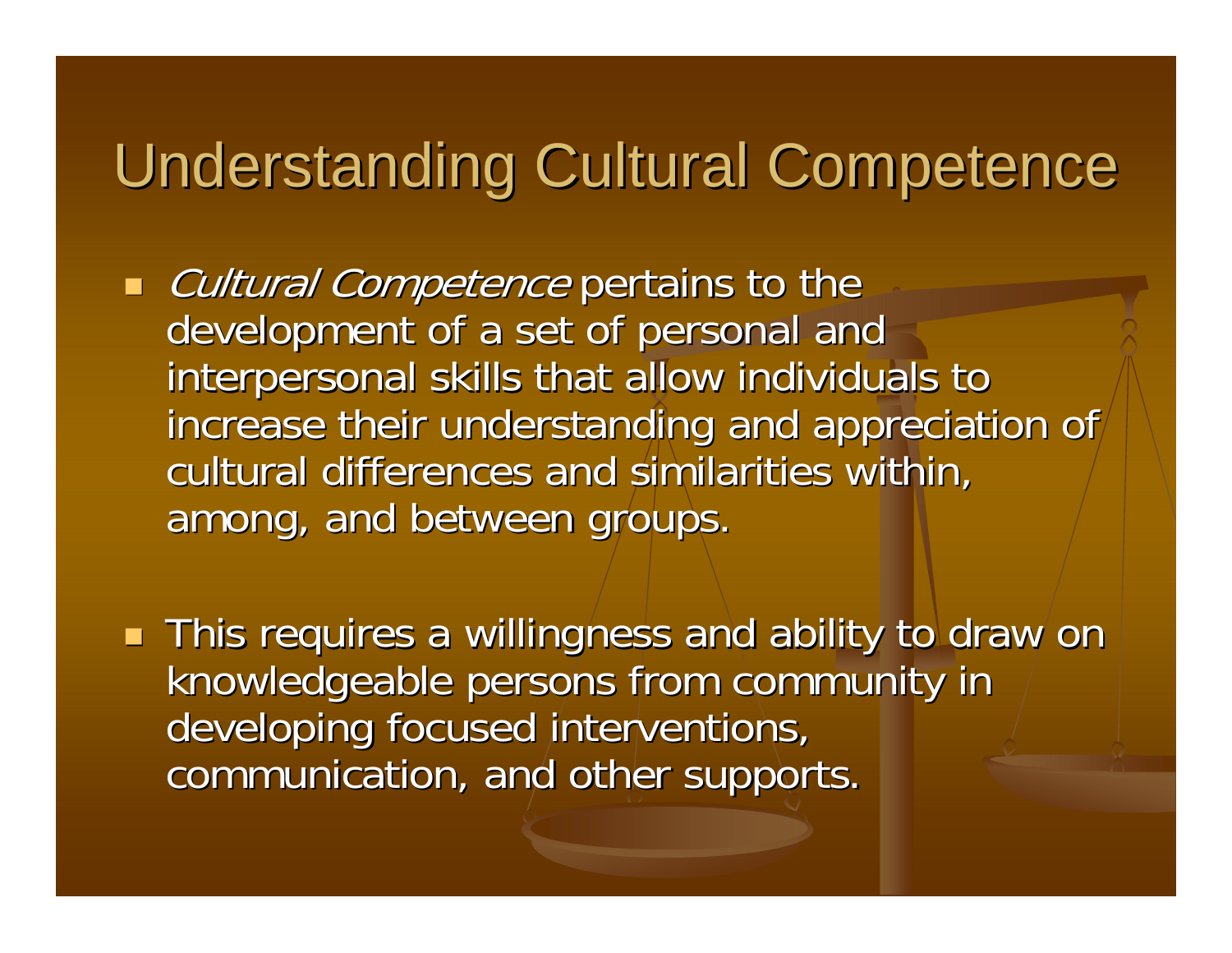## **Understanding Cultural Competence**

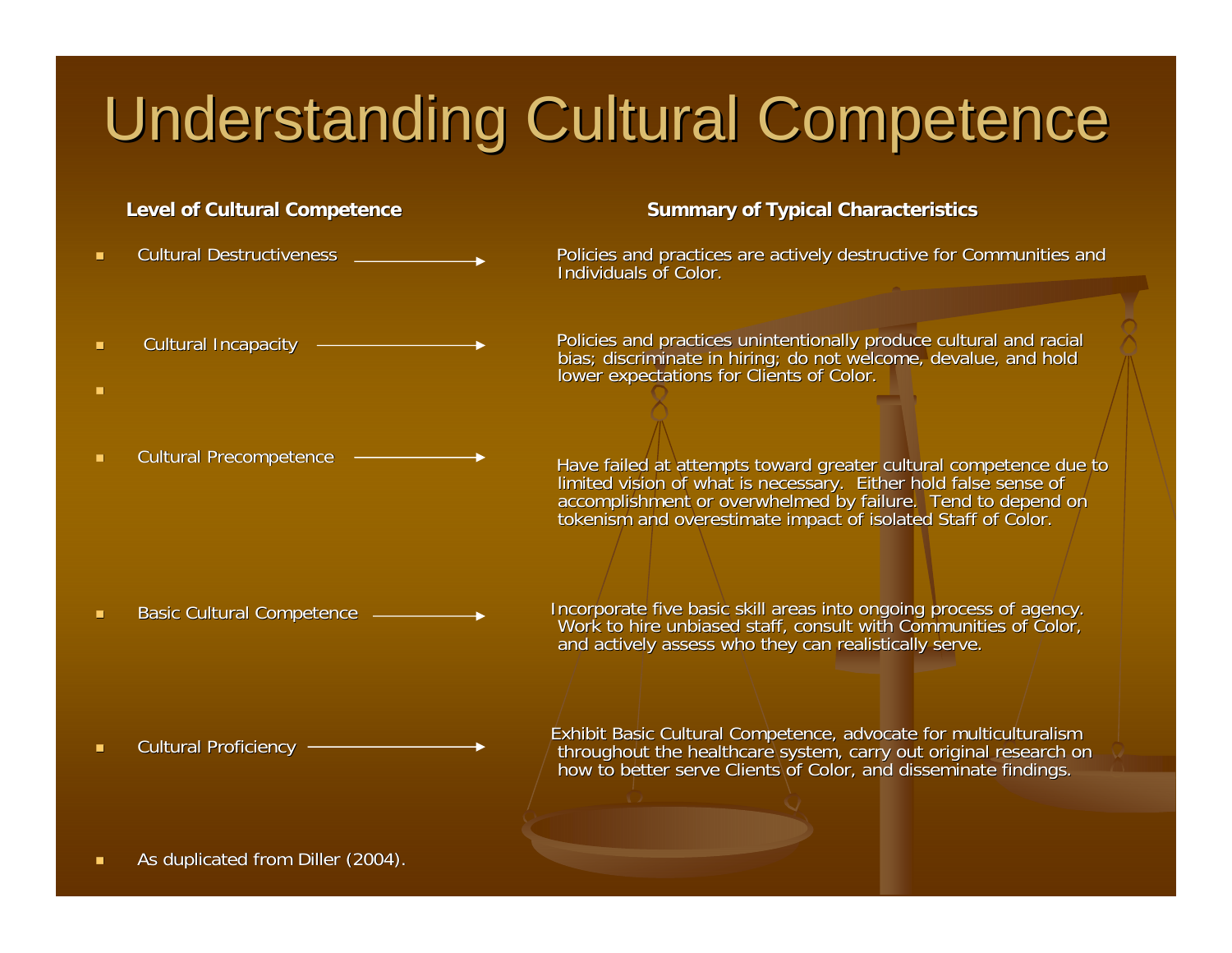## Defining Cultural Competence

**Service Service Understanding** *culture* is a fundamental prerequisite to work with diverse populations in disaster relief. "It is a pervasive and dynamic process that influences every aspect of how we perceive and interact with others" (Barrera & Corso, 2003).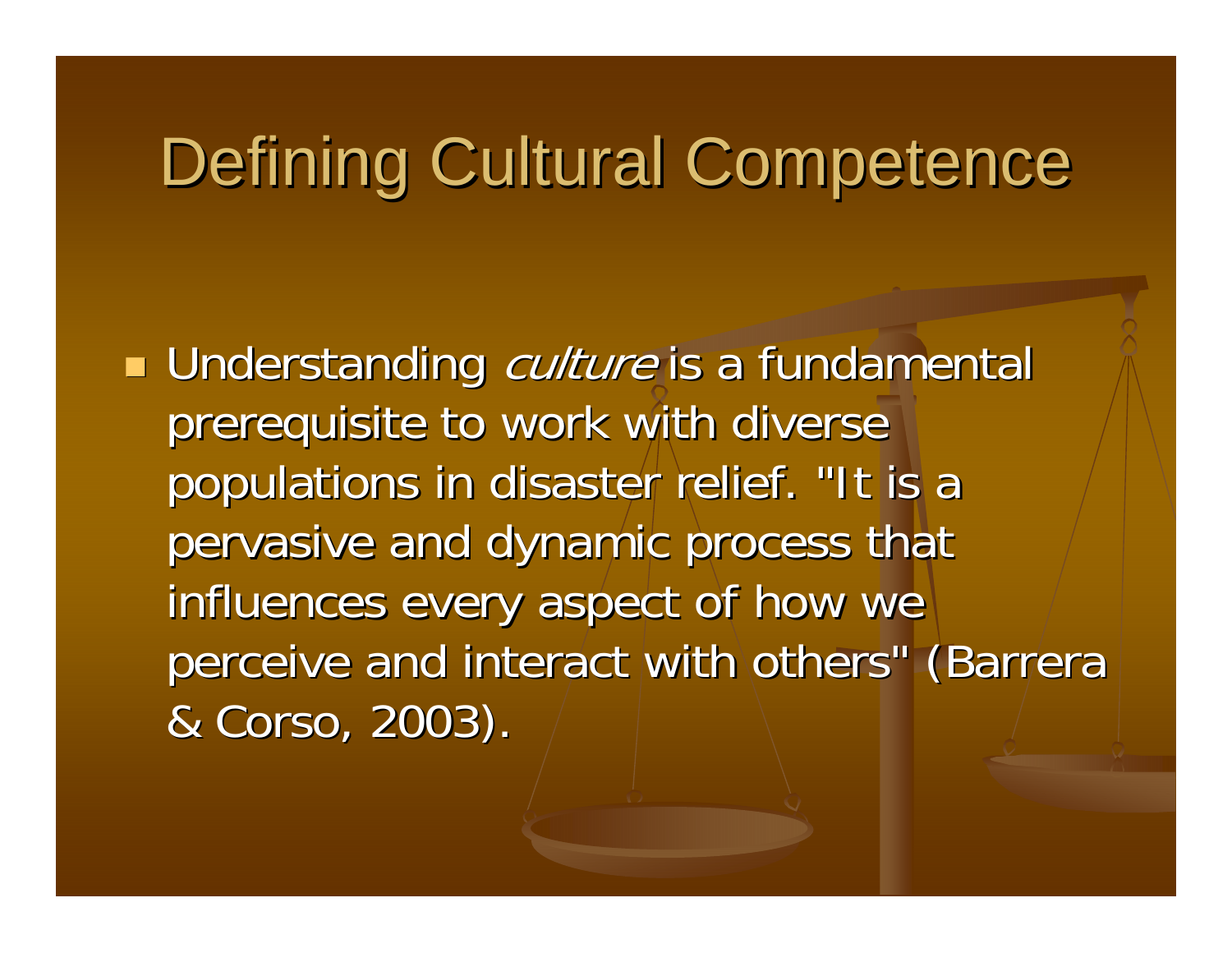### **Understanding Cultural Competence**

**According to Lum's (2003) model, there** are some fundamental components that must be part of any education and training towards cultural competence: knowledge of cultural diversity, a heightened awareness of diversity issues, and skill*based* training.

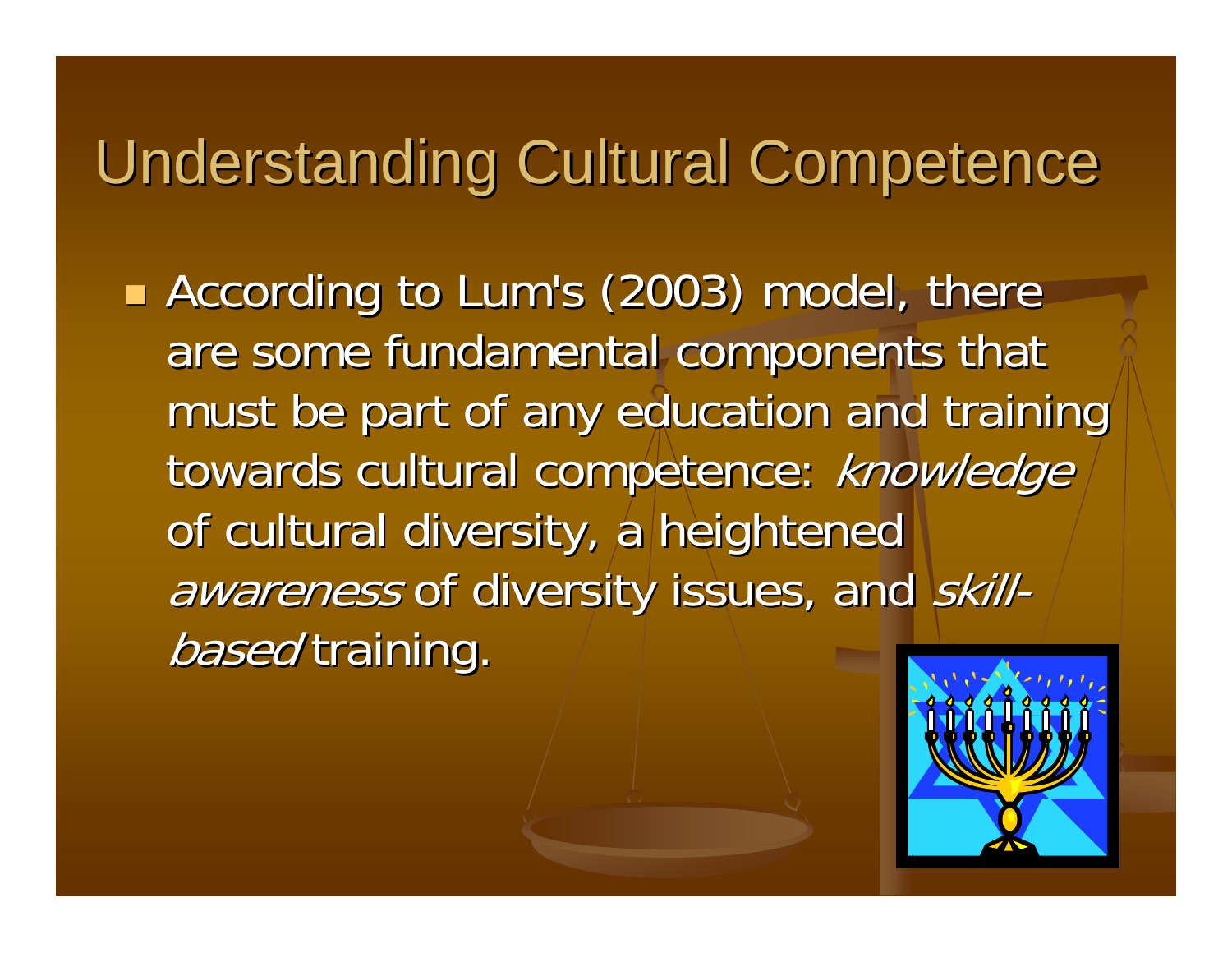## Knowledge Development Knowledge Development

**Service Service Each setting calls for a different but** sometimes-similar knowledge base and skill set. It is the degree of continuity or discontinuity between the known and unknown that becomes a critical factor in relation to cultural diversity.

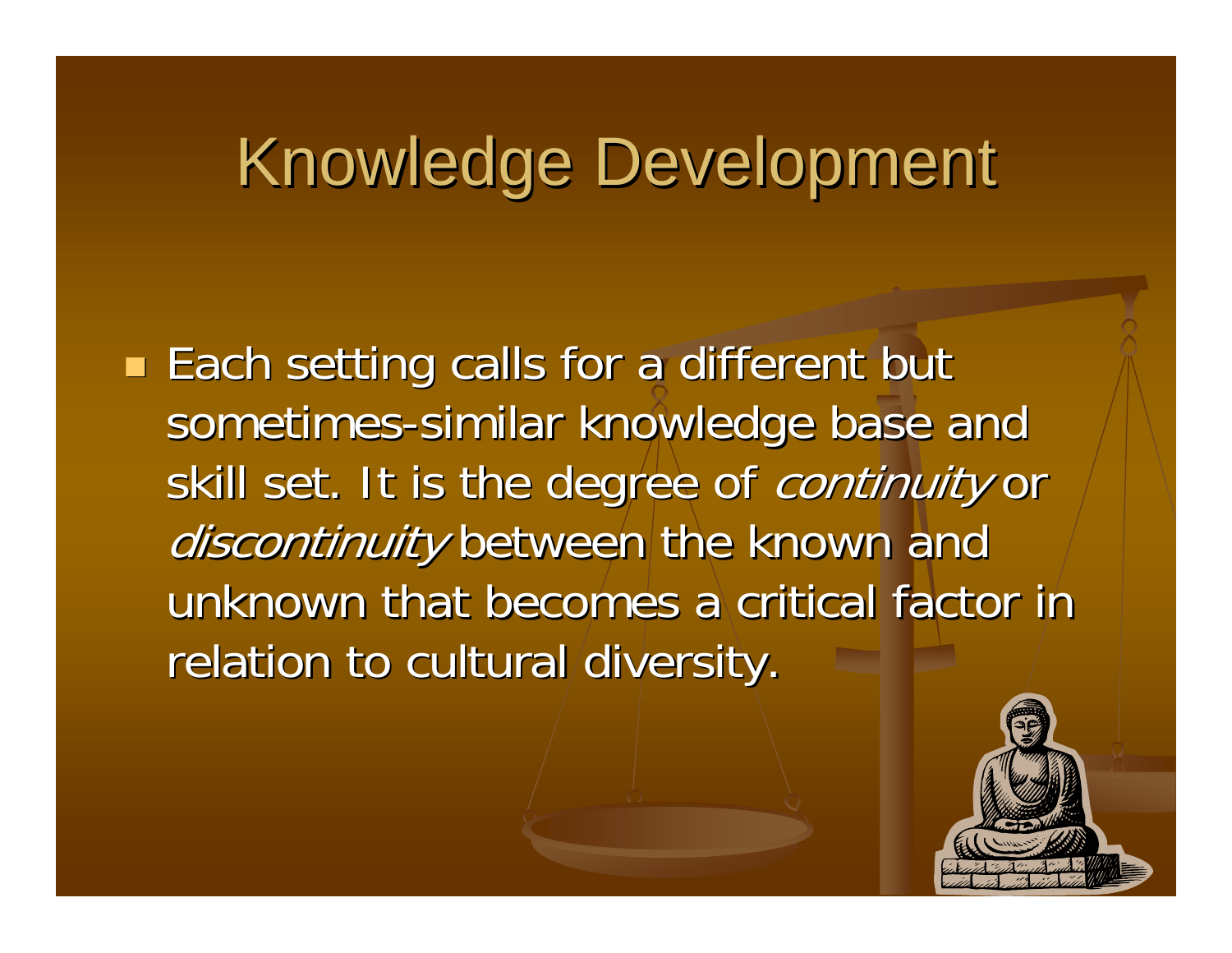## **Awareness Training**

**Service Service**  $\blacksquare$  Disaster relief professionals and volunteers must develop self-awareness of their own cultural characteristics, preferences, and biases in order to appreciate the cultural differences and similarities of others.

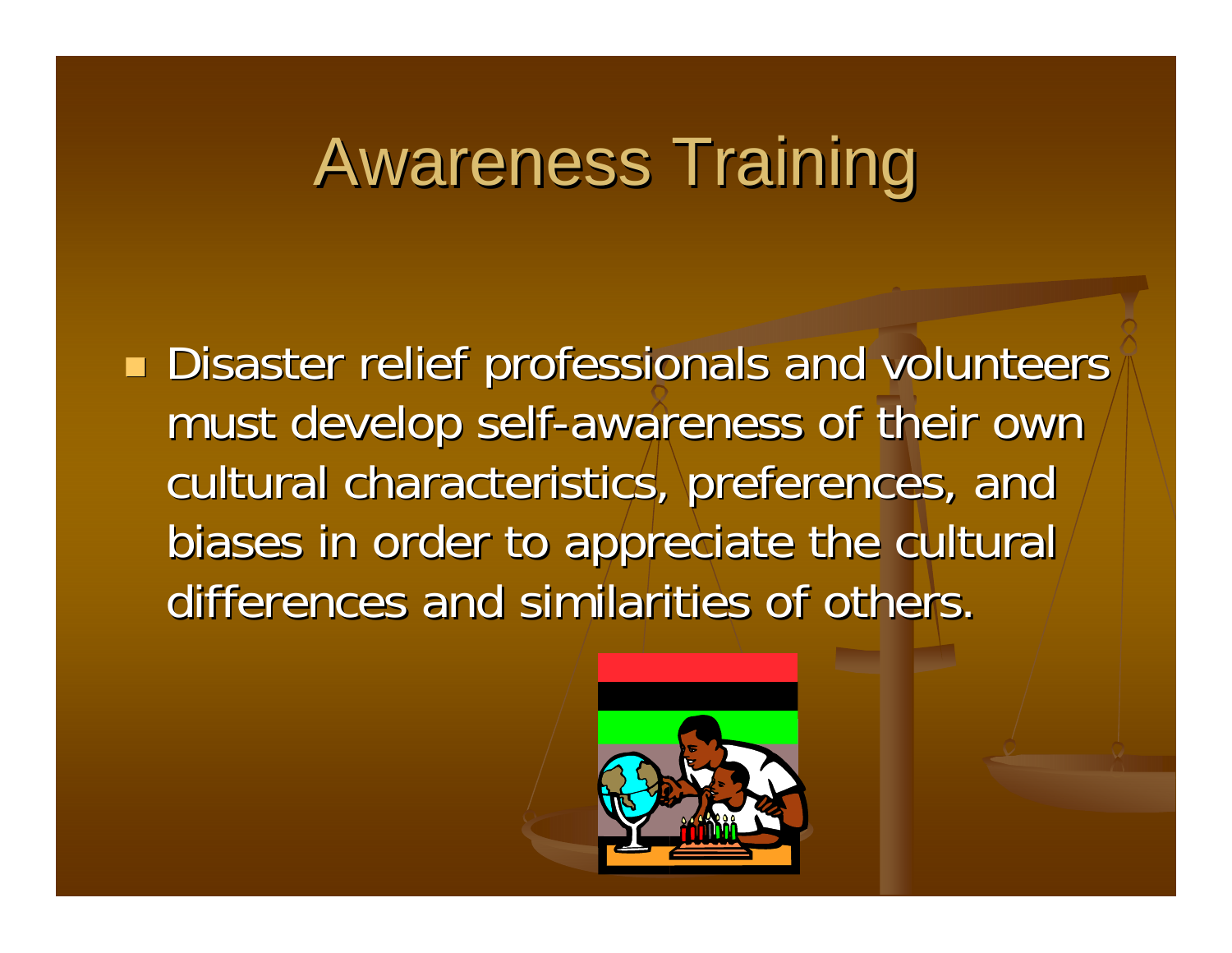## Skill-based Training

 $\blacksquare$  "Skill-based training targets behaviors rather than attitudes, focusing on communication skills and conflict management or resolution strategies across diverse group identities" (Roberson, Kulik, & Pepper, 2003).

**It provides specific information needed for behavior** change. When emergency management volunteers and change. When emergency management volunteers and workers become culturally competent, they are able to move beyond mere awareness or sensitivity to a more active application of skills and interventions which are culturally congruent with their clients' needs.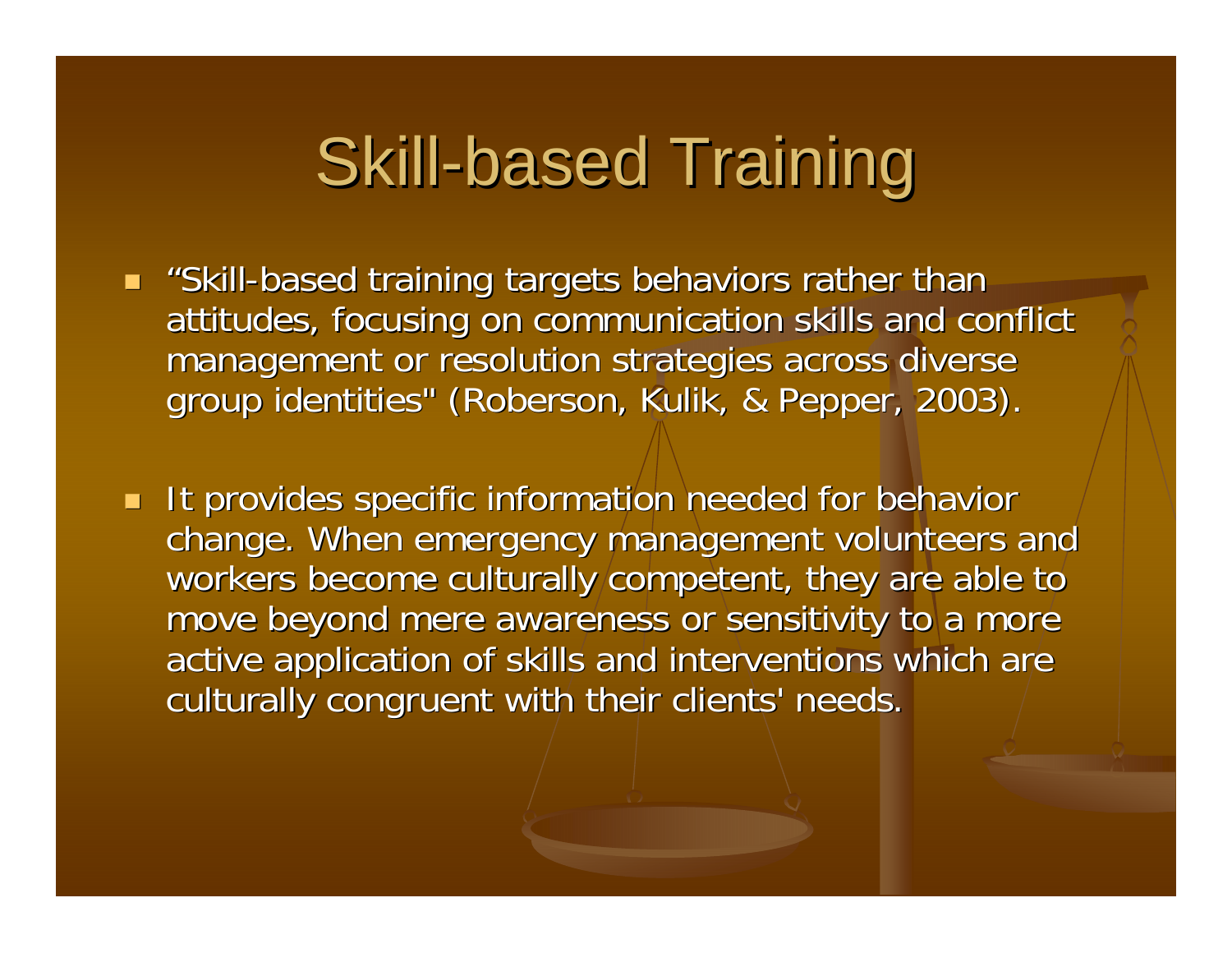# Levels of Cultural Analysis

**Anthropological Service Service**  $\blacksquare$  History **Environmental** ■ Social **Service Service Research Psychological** 

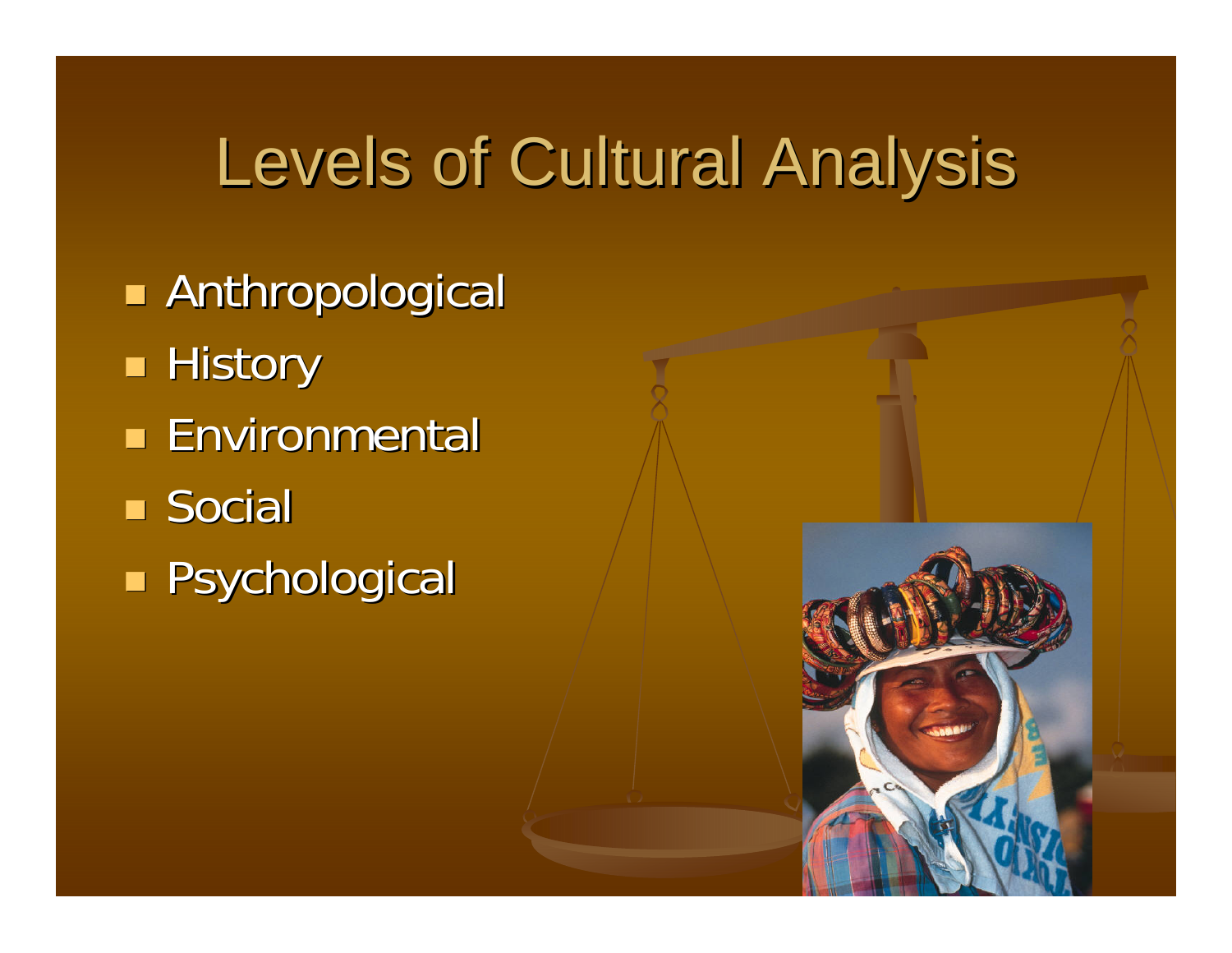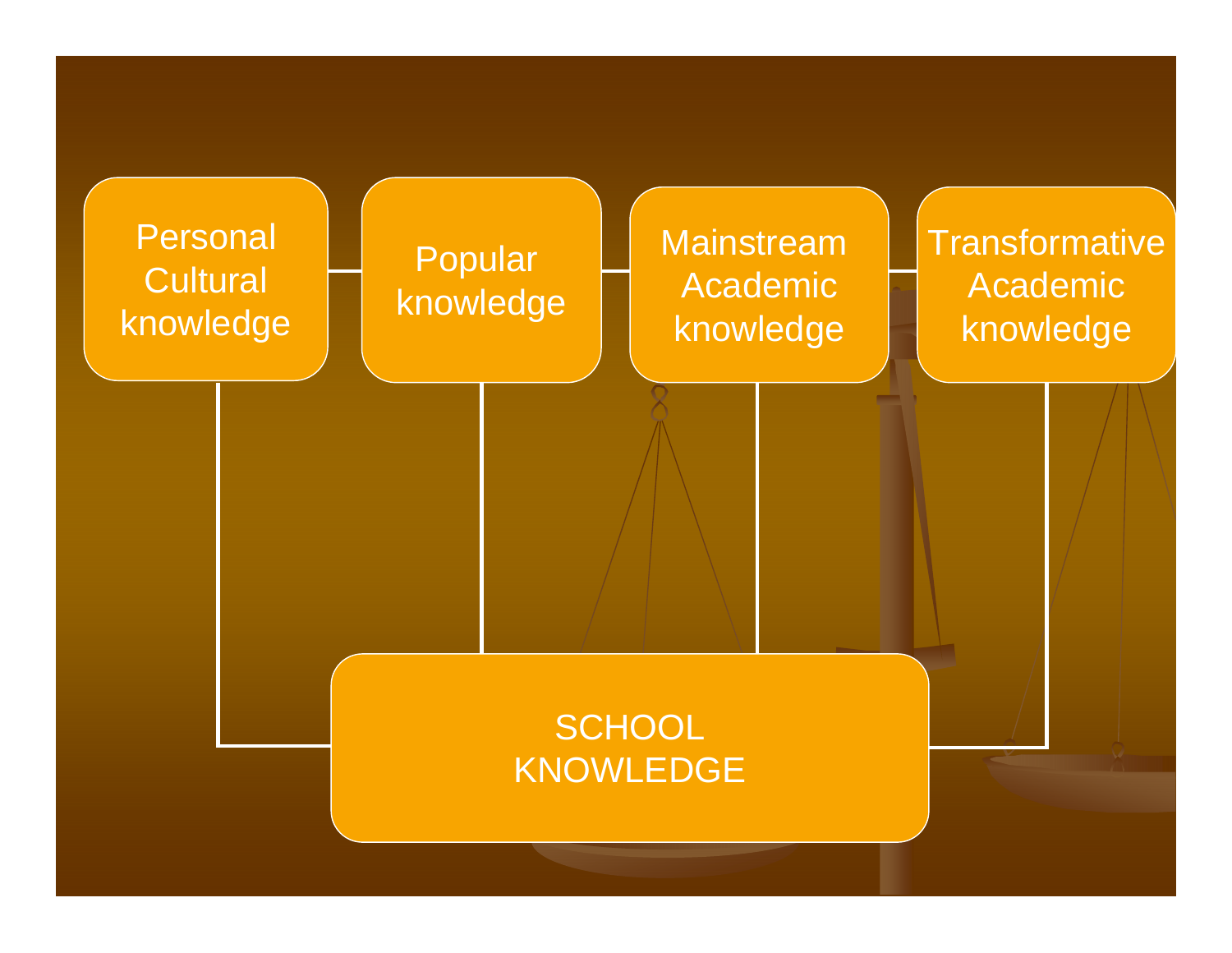### Levels of Integrating Multicultural Content

Level 4: The **Social action Social action approach approach**

**Level 3 : Level 3 : The Transformation approach** 

**Level 2: Level 2:** 

**The addictive approach The addictive approach**

**Level 1: Level 1: The contribution approach** 

Banks (2006)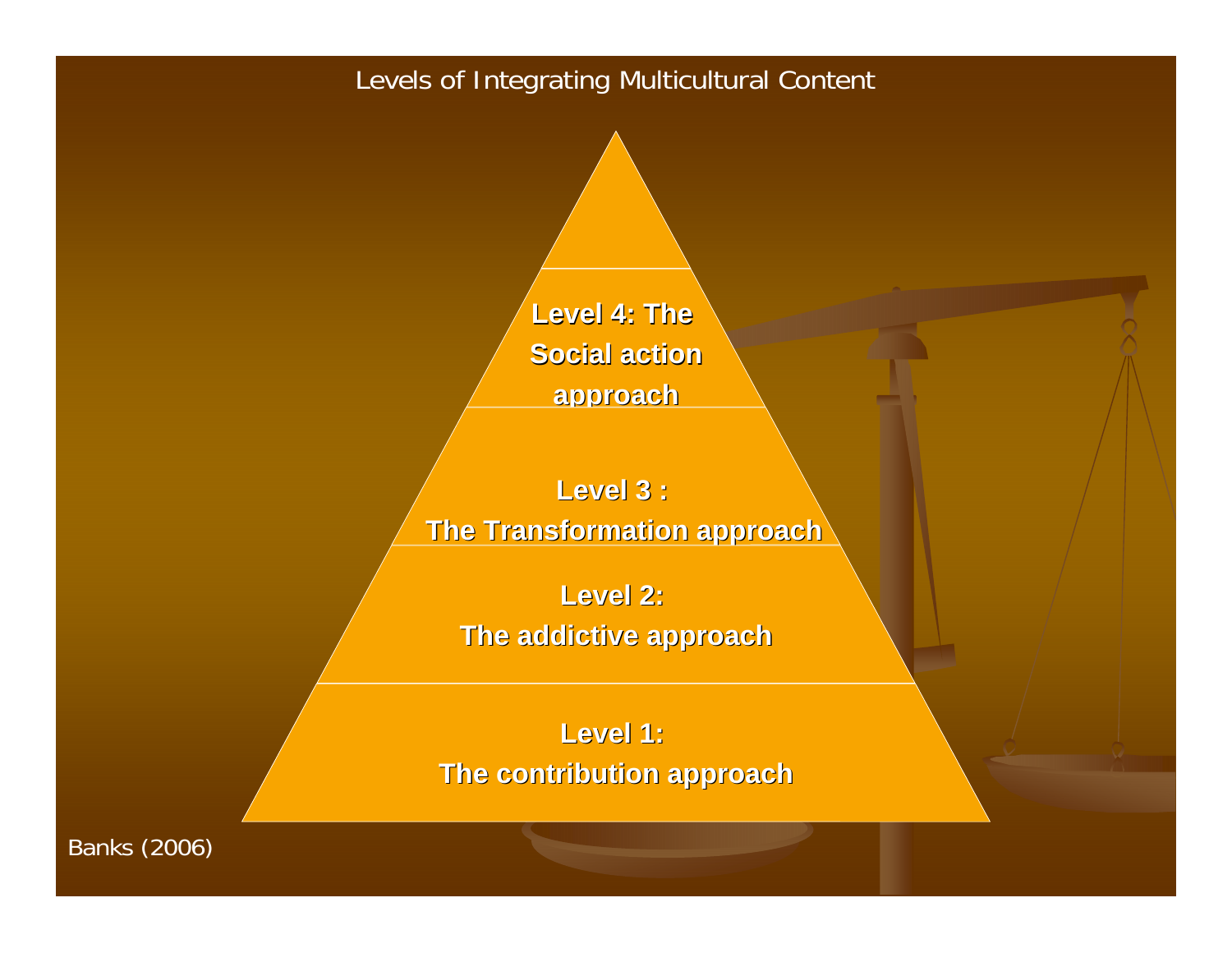## Levels of Integration in **Multicultural Education**

#### **Level 1: Level 1:**

**Focuses on heroes, holidays, and discrete cultural elements. Focuses on heroes, holidays, and discrete cultural elements.**

### **Level 2: Level 2:**

Content, concepts, themes, and perspectives are added to the curriculum without changing its structure.

### **Level 3: Level 3:**

The structure of the curriculum is changed to enable<br>students to view concepts, issues, events, and themes from<br>the perspectives of diverse ethnic and cultural groups.

#### **Level 4: Level 4:**

Students make decisions on important social issues and take actions to help solve them.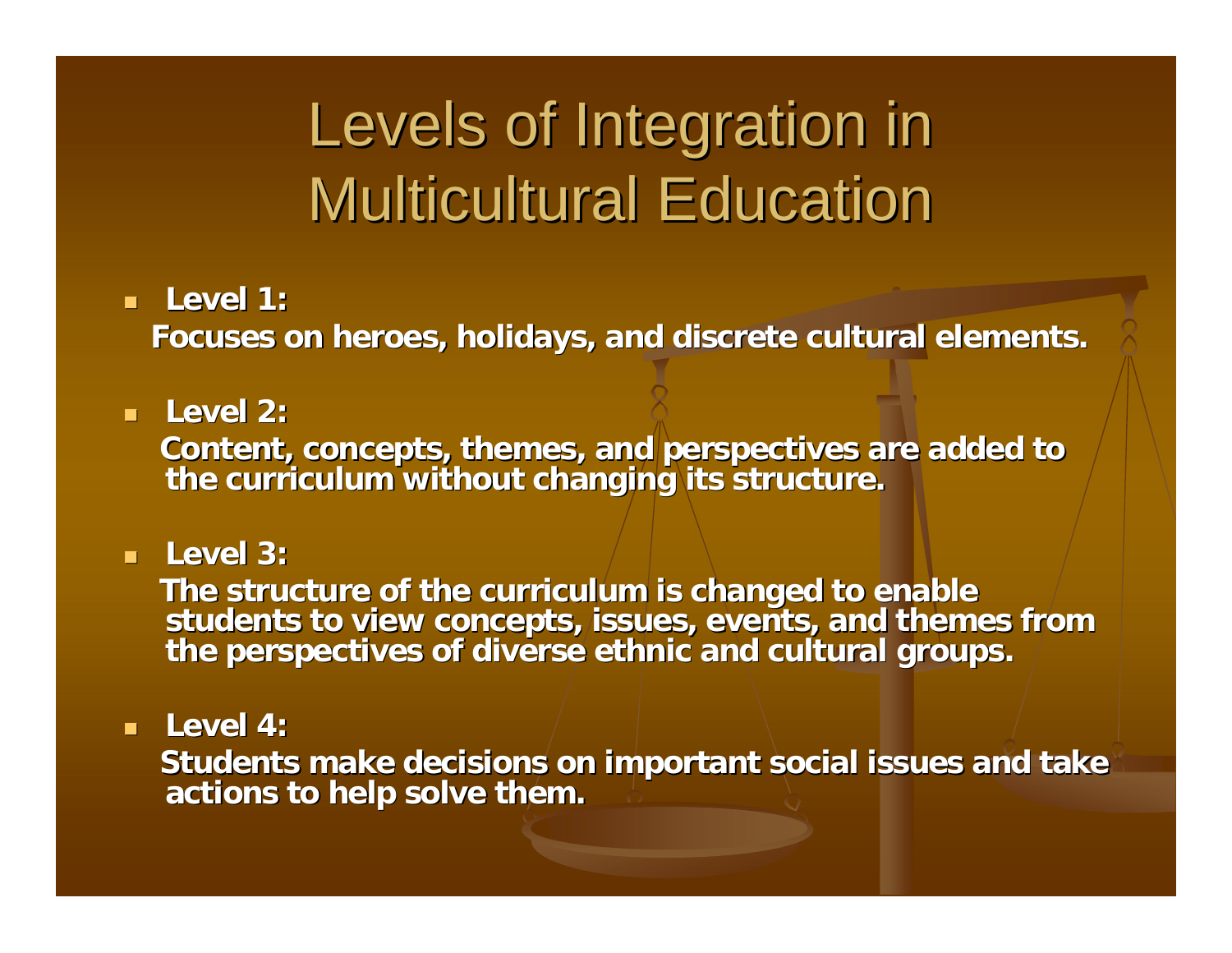# Overview of Process in Developing **Education and Training Programs**

**Development of Models and Approaches Rartnerships between Universities, Faith Partnerships between Universities, Faith** based Organizations, and other NGOs based Organizations, and other NGOs **Use of Available Information**  $\blacksquare$  GIS MAPPING ■ Face-to-face Programs **Neb based Programs**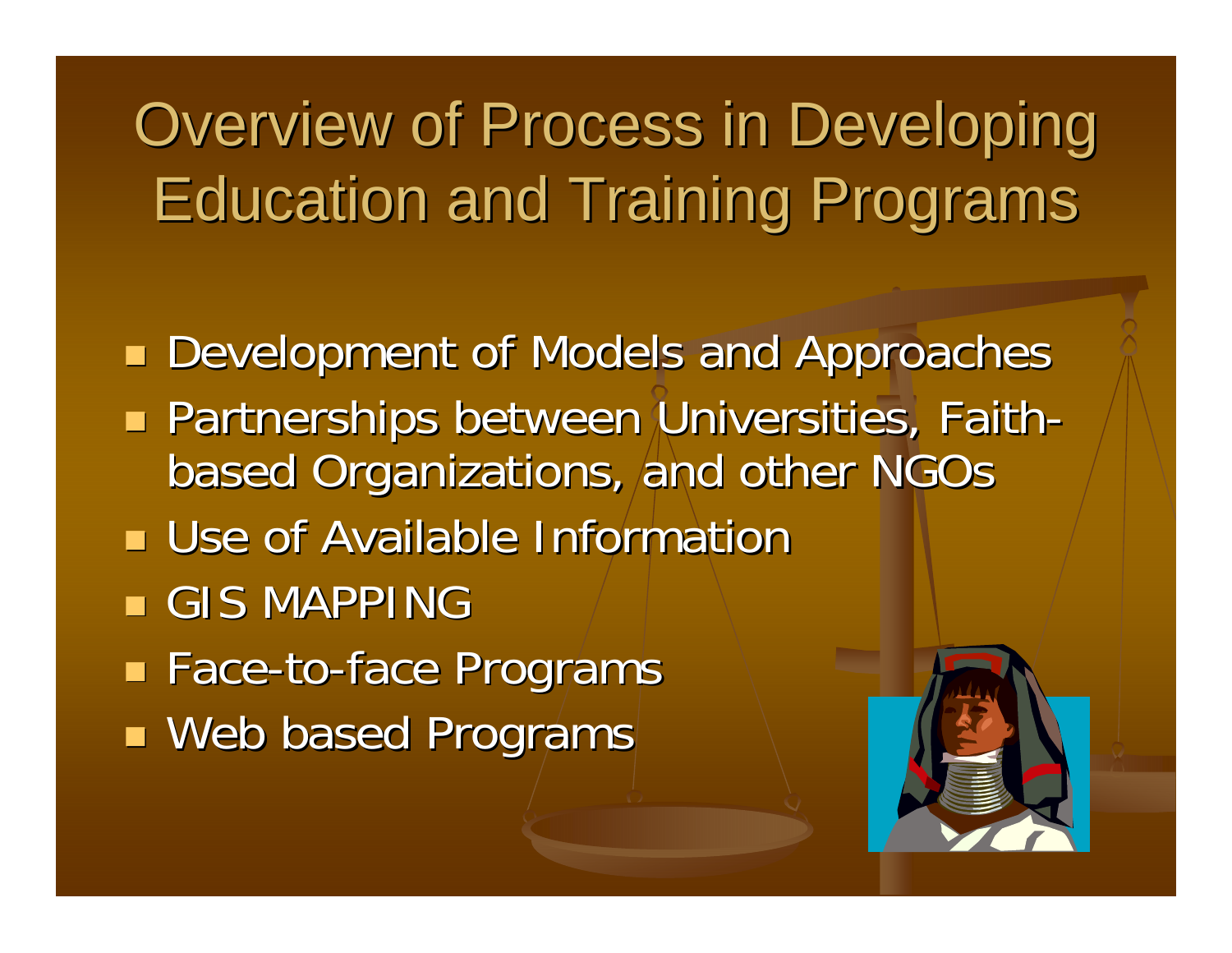# **Examples of Social Work Education Programs with Disaster Relief Curriculum**

- a l **University of North Carolina School of Social Work** 
	- **Disaster Preparedness for Public Health Social** Workers

**Florida State University College of Social Work** ■ Social Work & Disaster Recovery Certificate Program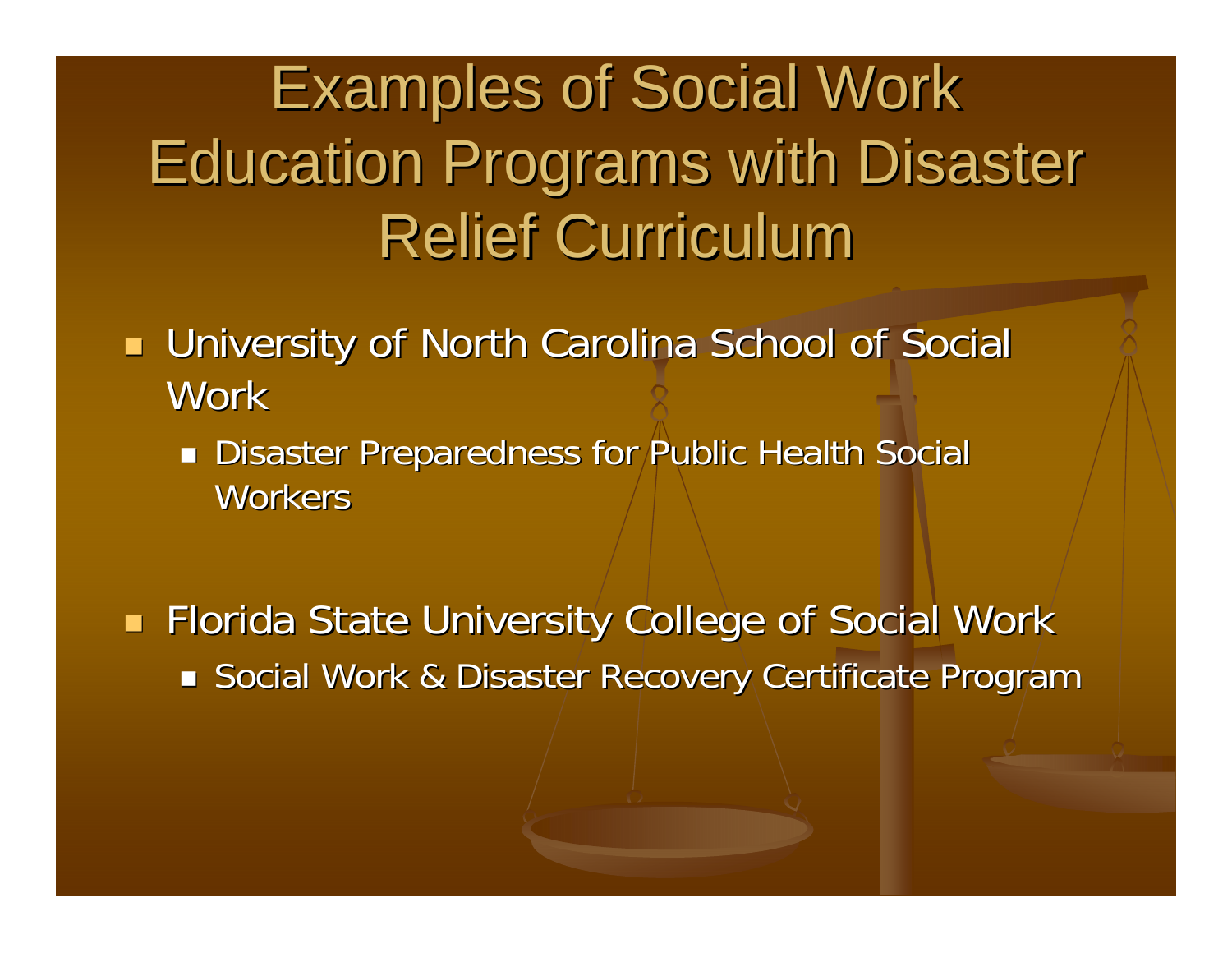# Program Components

**E** Consent Form **Service Service Training Pre & Post Testing Five Modules** ■ 3 to 5 chapters for each **Nideo & Audio streams**  $\mathbb{R}^n$  $\blacksquare$  Each chapter contains a 10 to 15 question test

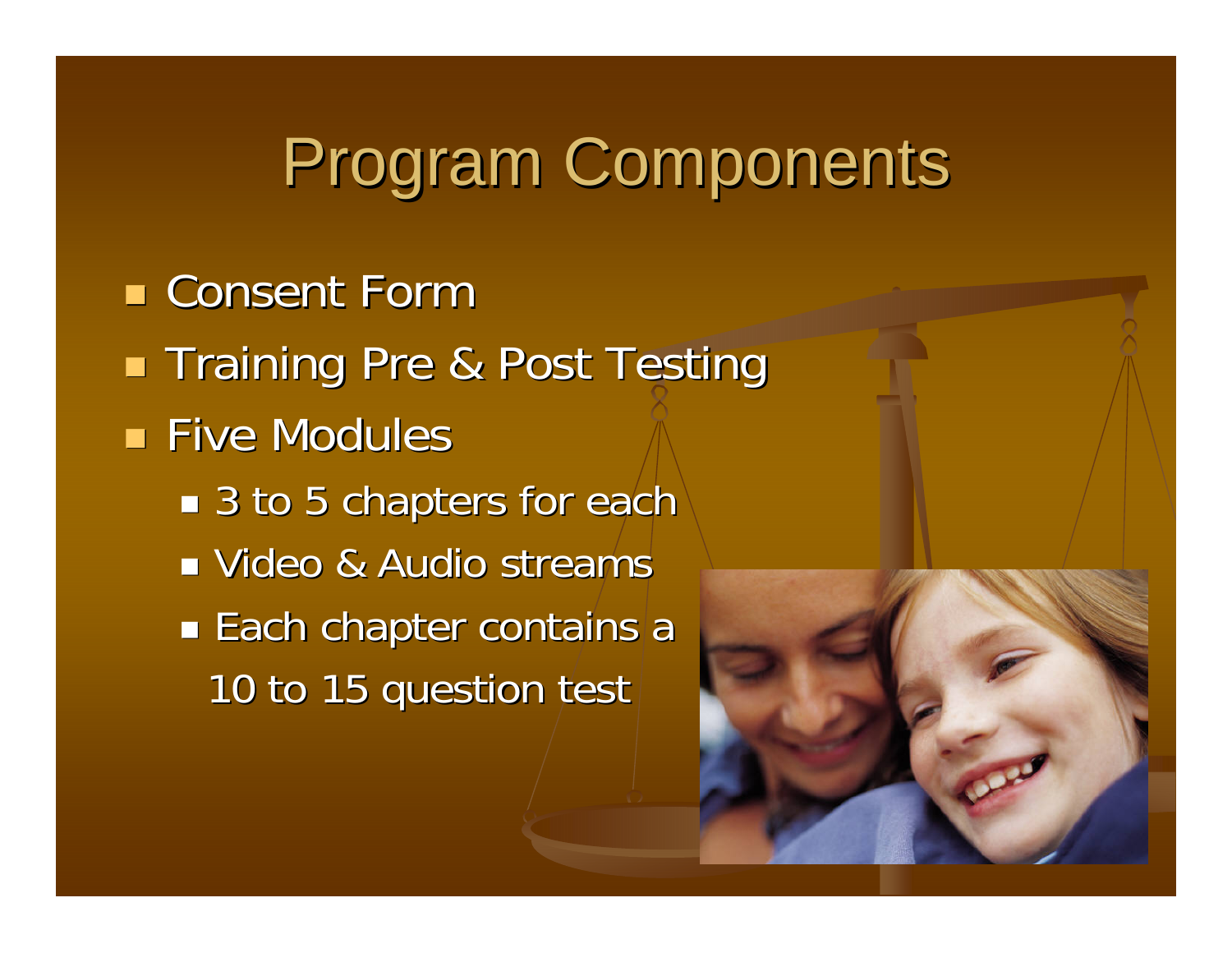## **Module Components**

Module 1: Understanding Cultural Diversity and Cultural Competence

Module 2: Racial & Ethnic Diversity and Disaster Relief

Module 3: Vulnerable Populations & Disaster Relief

Module 4: Case Management & Long-Term Disaster **Recovery** 

Module 5: Cultural Competence & Disaster Relief<br>Organizations: Strategies, Skills & Community Practices<br>Posttest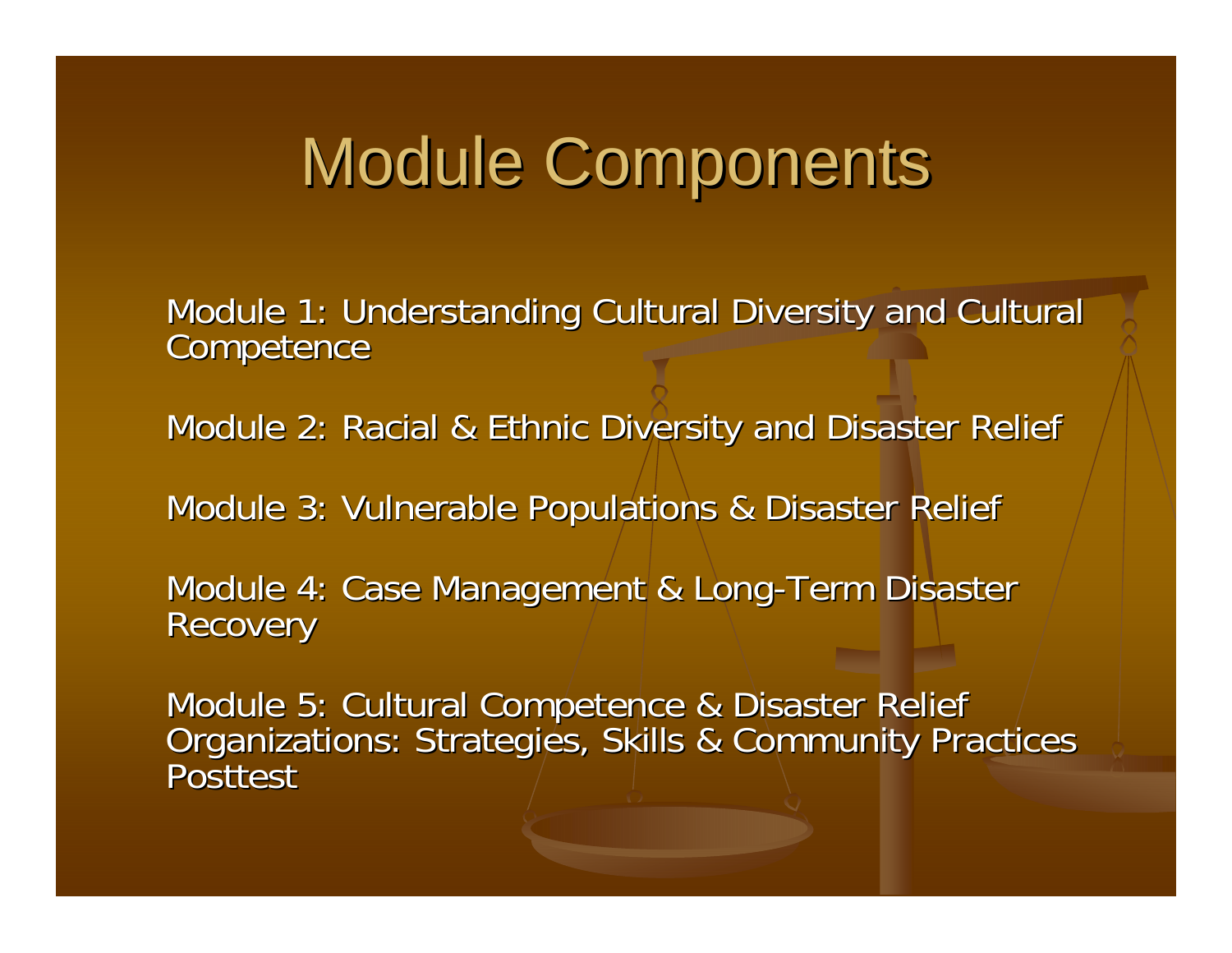## **Evaluation**

**Pre & posttest for both programs Service Service**  $\blacksquare$  Mix (qualitative and quantitative) methods **Renamed focus groups**